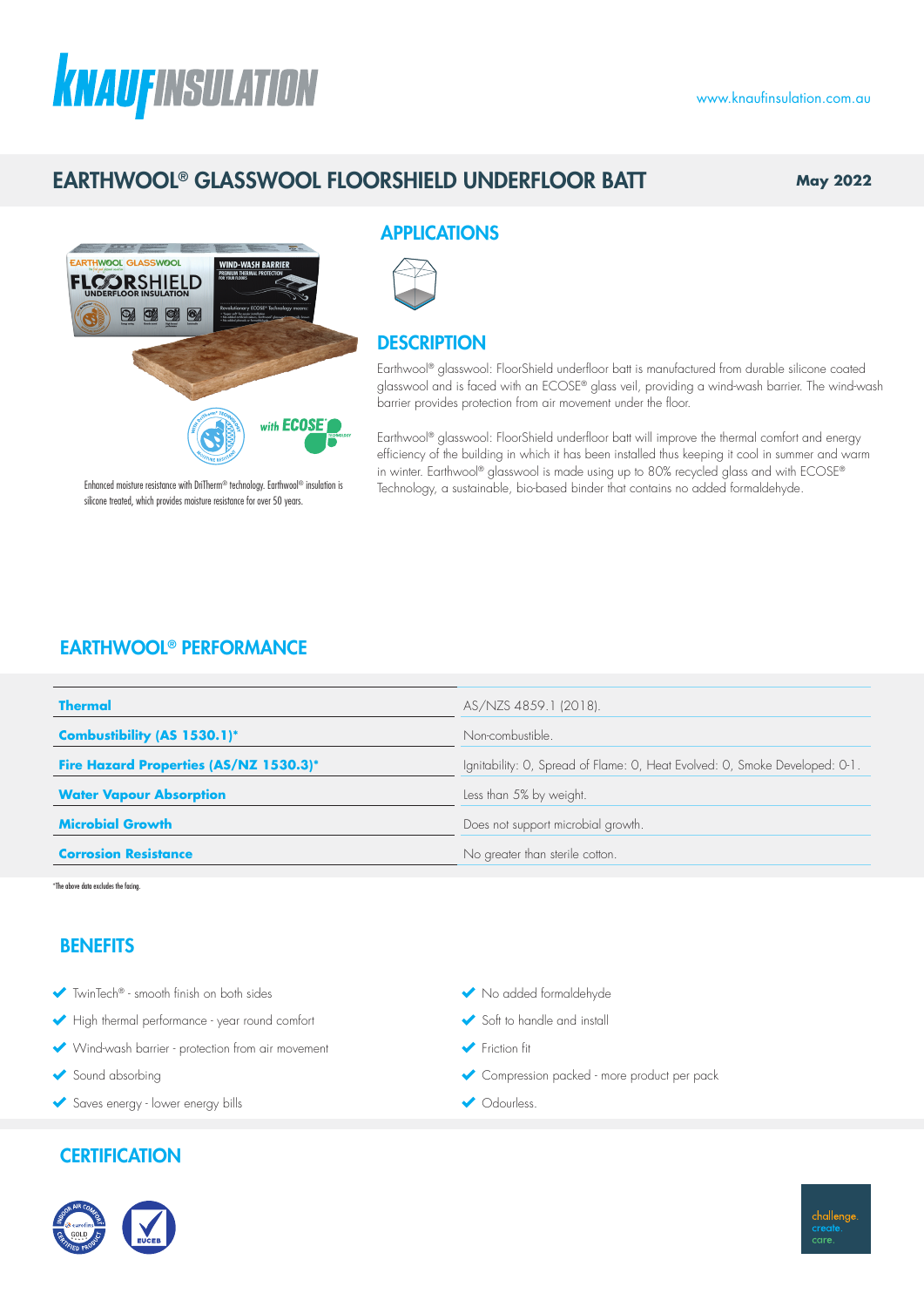# **KNAUFINSULATION**

# EARTHWOOL® GLASSWOOL FLOORSHIELD UNDERFLOOR BATT **May 2022**

## **SPECIFICATIONS**

| Product<br>Code | <b>R-Value</b><br>$(m^2K/W)$ | <b>Thermal Conductivity</b><br>(W/mK) | Thickness<br>(mm) | Width<br>(mm) | Length<br>(mm) | Area<br>per pack (m <sup>2</sup> ) | <b>Pieces</b><br>per pack |
|-----------------|------------------------------|---------------------------------------|-------------------|---------------|----------------|------------------------------------|---------------------------|
| 130<br>691      |                              | 0.036                                 | 90                | 420           | 160            |                                    |                           |
| 764622          | $\sim$                       | 0.036                                 | 90                | 420           | 160            |                                    |                           |

Earthwool® glasswool FloorShield underfloor batt is suitable for most sub-floor applications including pole houses and open sub-floors.





Pole house $\overline{ }$ 

Workshop spaces and the sub-original compare of Garage ceilings and the series of the Basement rooms Garage ceilings Sub-oor solid batter battens Basement rooms Sub-oor solid battens Sub-oor solid battens Sub-oor Su Garage ceilings **Perimeter Workshop spaces Sub-oor with Pole house Sub-oor Sub-oor space of the Sub-oor solid Fole house time b**<br>Basement rooms Sub-oor solid Fole house time solid Fole house time solid Fole house solid Fole house solid Fo





timber battens Garage ceilings Sub-oor solid Basement rooms Sub-oor solid Basement rooms Sub-oor solid Basement rooms Sub-oor solid Basement rooms Sub-oor solid Basement rooms Sub-oor solid Basement rooms Sub-oor solid Bas



\*sub-floors that are subjected to high winds may require a suitable lining material.